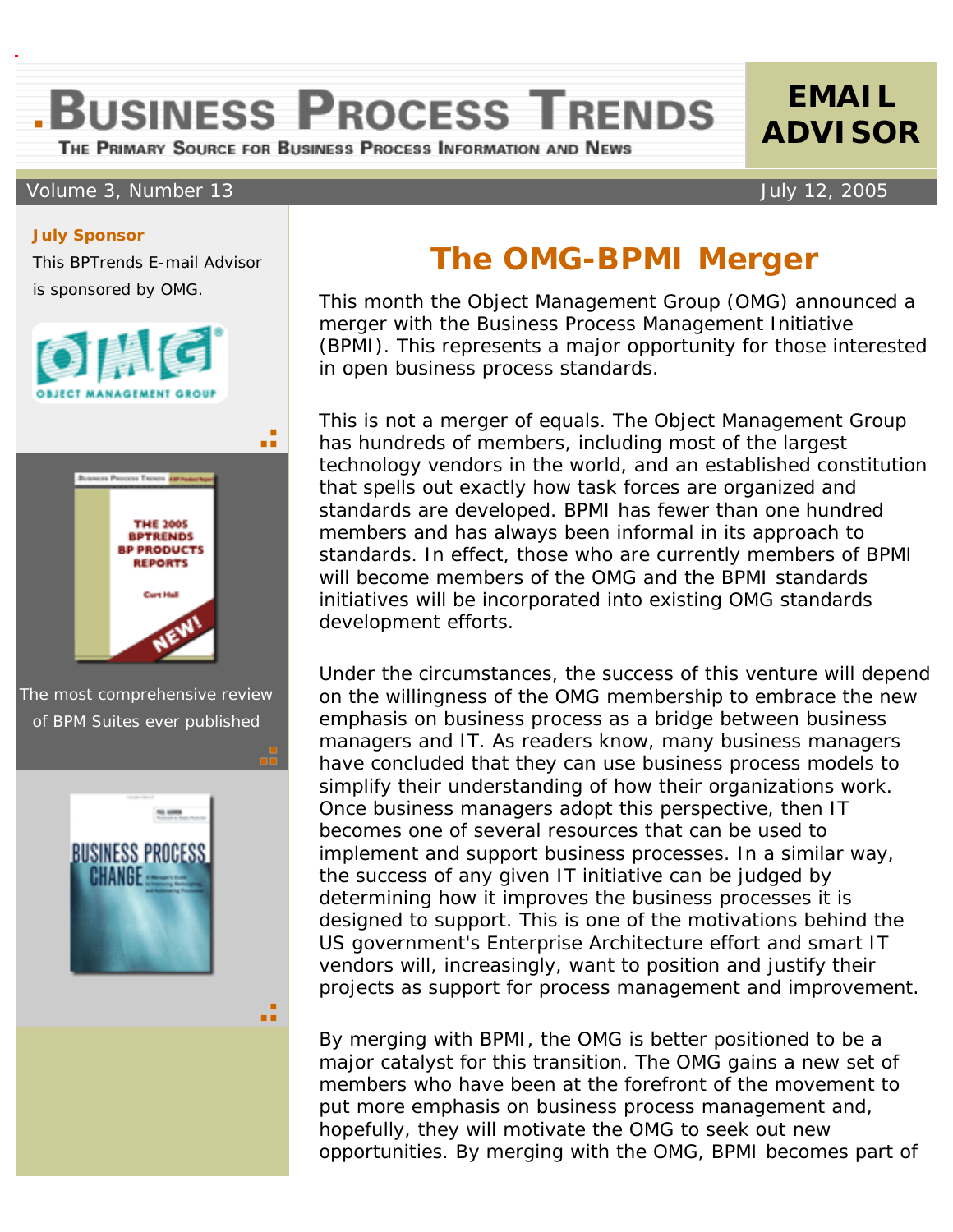## **Free**

Monthly Newsletters, Advisors and Updates are available to anyone who is a member of the BPT community.

ä.

email address **BECOME A MEMBER**  a larger organization with the resources to help communicate the business process message to a broader audience.

In a sense, the OMG has been preparing for this role for several years now. The OMG was established in 1989 to develop object standards that major IT vendors could agree upon. It was hoped that if object standards were developed early the transition to the use of object software would occur more smoothly and quickly. In the early years the OMG's members focused primarily on the Common Object Request Broker Architecture (CORBA), a middleware infrastructure that made it easy for software languages and applications to pass information back and forth. CORBA was always pretty technical and, since it was designed to work between any two languages running on virtually any hardware, it was a very complex system. This, in turn, meant that OMG technical meetings were largely dominated by sophisticated software engineers.

In the mid-Nineties this began to change when the OMG adopted the Unified Modeling Language (UML). Initially, UML was to be a standard notation for object-oriented software design. As the effort progressed, UML incorporated other notations that were not strictly object-oriented - including the Activity Diagram notation. Unfortunately, during this transition period, rather technical folks still dominated the OMG, and the Activity Diagram specification was linked to a State Diagram notation which rendered it unusable by business managers and vendors who were developing workflow and process modeling tools. Thus, throughout the late Nineties, UML was usually characterized as a software modeling language and most vendors and users who focused on business process modeling issues used other notations. As a result, during the Nineties there was no standard business process notation and each process modeling vendor used its own notation - just as object software vendors had done in the early Nineties, before the arrival of UML.

Since the beginning of this decade, the OMG has evolved rather rapidly. It has gone beyond UML and embraced the Model Driven Architecture (MDA) which aims at creating metamodels that will make it possible for companies to move information among a wide variety of different models. To create MDA, OMG task forces have been working to establish metamodels in fields far beyond the original software models the organization focused on in the Nineties. The OMG has created a Data Warehousing Metamodel (CWM), for example, and XMI (the XML Metadata Interchange) which makes it easy to pass information about models to other modeling environments or to repositories using XML. At the same time, the OMG Analysis & Design Task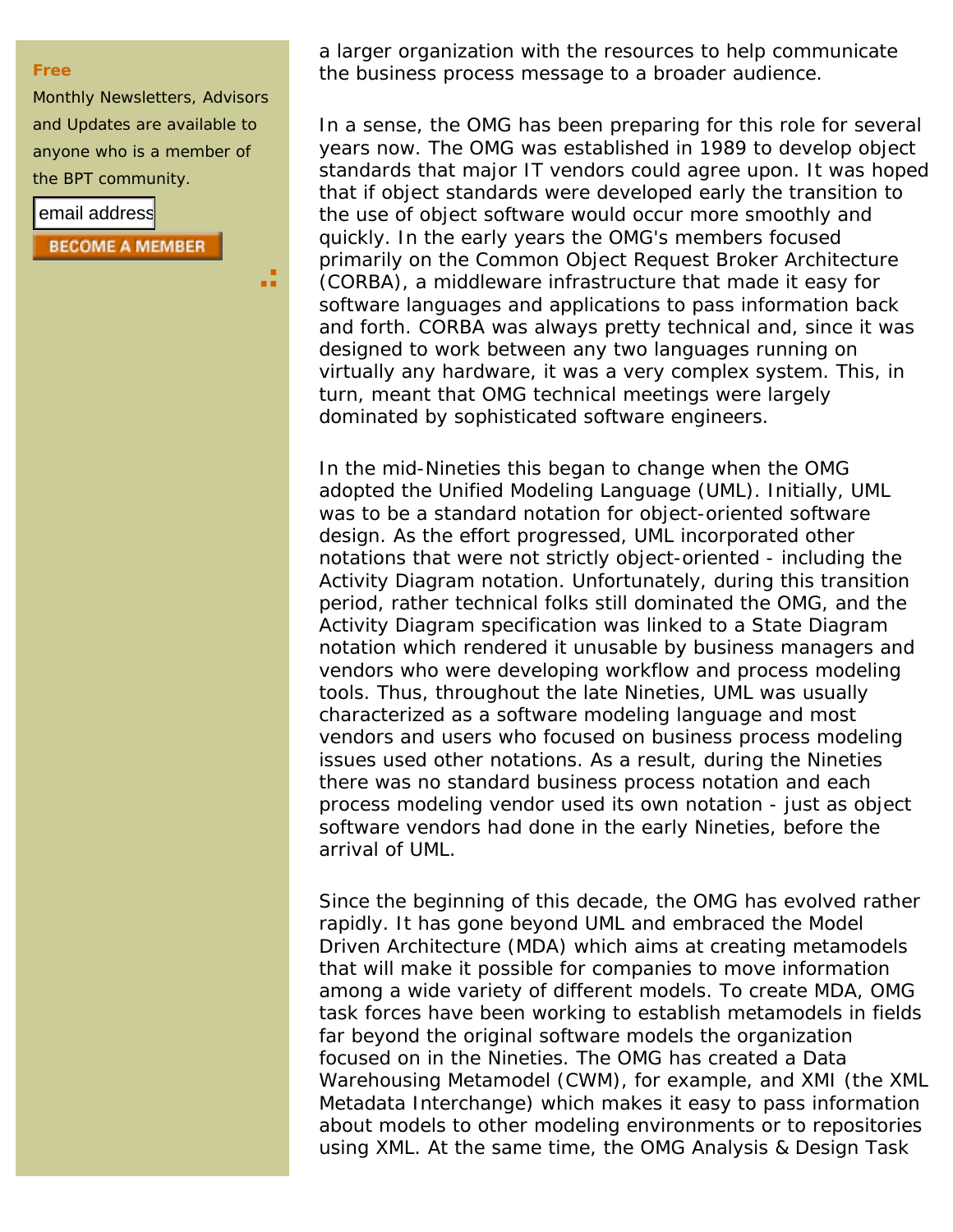Force (ADTF) has updated UML (to version 2.0) and separated activity and state diagrams, making it possible to base workflow and business process products on activity diagrams.

One OMG task force, the BEI Domain Task Force (BEIDTF) has been working on business process and business rules metamodels. In the past year several members of the Business Rules Community have joined the OMG and they are also working within the BEI on business rule metamodels. Thus, the business modeling efforts currently underway in the BEIDTF include a Business Process Definition Metamodel (BPDM), a Business Semantics for Business Rules (BSBR), a Production Rule Representation (PRR), and an Organization Structure Metamodel.

The merger assumes that BPMI members will also join the BEI task force, enlarging it, broadening its scope, probably changing its name and, in the process, creating an even greater emphasis on business modeling within the OMG.

The Business Process Management Initiative (BPMI) was originally established to create an XML business process language that could be used to both model and execute business processes. BPMI established a task force and rapidly created the Business Process Modeling Language (BPML). BPML was a powerful and flexible language that could have provided a sophisticated basis for the BPM Suites that are being marketed today. Unfortunately, just as BPML was about ready for release, IBM, Microsoft, and BEA announced that they were merging their early XML BP language efforts and would be supporting the Business Process Execution Language (BPEL). The three vendors immediately released an early set of specifications and then turned the BPEL effort over to OASIS, where it still resides.

Unfortunately, the development of open standards is a very political process. As soon as IBM, Microsoft, and BEA announced BPEL, BPMI began to lose members. Most companies assumed that a standard supported by IBM, Microsoft and BEA would triumph over a standard proposed by a small, new standards group.

BPMI would probably have disappeared in 2004 except for two things. First, to support their language effort, BPMI had set up a separate task force that brought together all of the major business process modeling vendors and succeeded in developing a standard Business Process Modeling Notation (BPMN). This task force proved very agile and following the announcement of BPEL, shifted BPMN so it could be used to generate BPEL. At the same time, BPMI members also began working with the OMG to